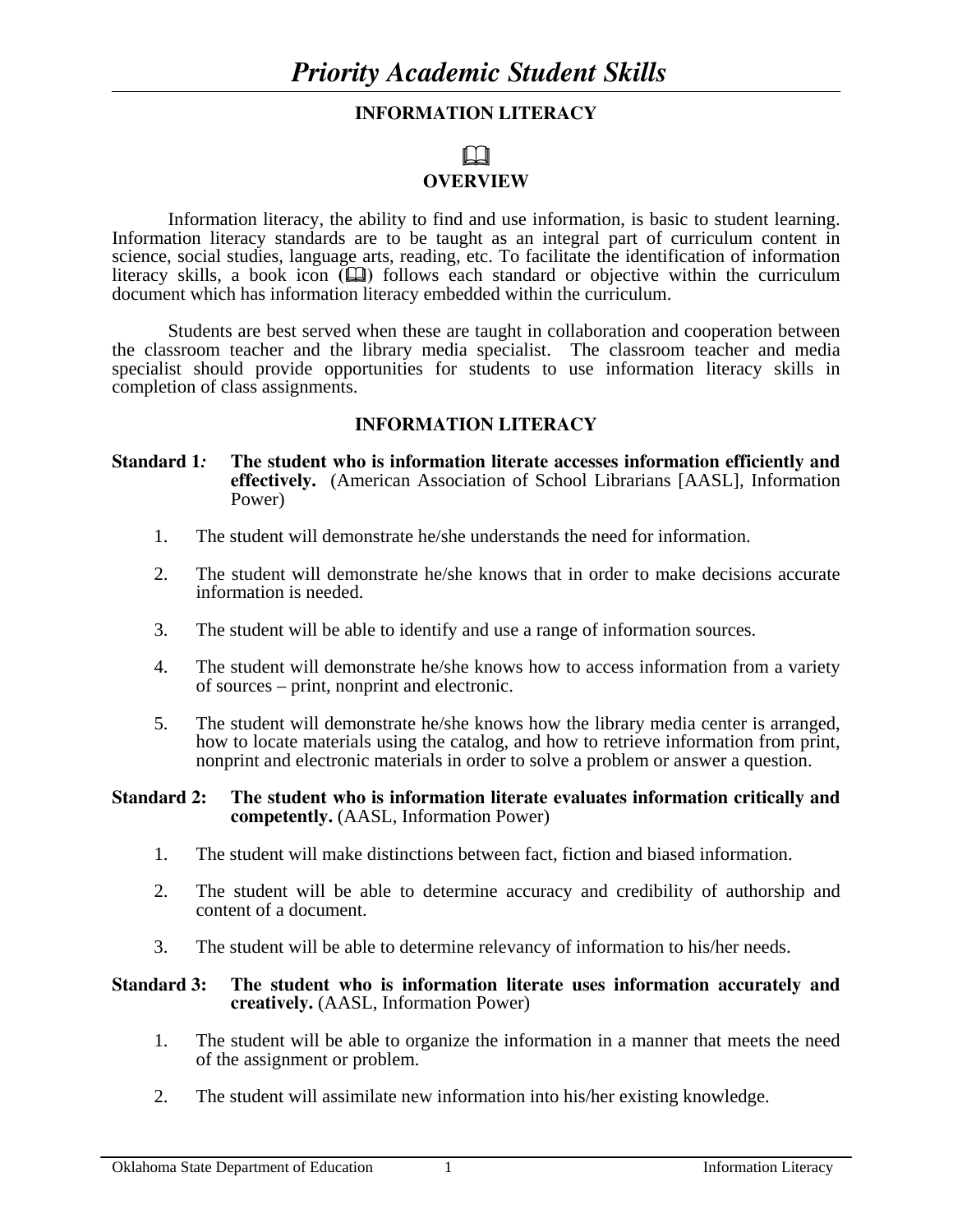3. The student will know how to use the information to communicate ideas and take appropriate action.

# **INDEPENDENT LEARNING**

- **Standard 4: The student who is an independent learner is information literate and pursues information related to personal interests.** (AASL, Information Power)
	- 1. The student will be able to locate, select and utilize resources independently for personal enjoyment or use.

#### **Standard 5: The student who is an independent learner is information literate and appreciates literature and other creative expressions of information**. (AASL, Information Power)

- 1. The student will select and appreciate literature in a variety of genres to satisfy personal interests.
- 2. The student will understand information presented in a variety of formats.

#### **Standard 6: The student who is an independent learner is information literate and strives for excellence in information seeking and knowledge generation.**  (AASL, Information Power)

- 1. The student will recognize the difference between accurate and inaccurate information.
- 2. The student will combine new information with previous knowledge to generate new knowledge.
- 3. The student will continue to seek and revise until his/her information need is met and communicated accurately and appropriately.

### **SOCIAL RESPONSIBILITY**

#### **Standard 7: The student who contributes positively to the learning community and to society is information literate and recognizes the importance of information to a democratic society.** (AASL, Information Power)

- 1. The student will recognize and respect differing opinions in discussions as well as print and visual resources.
- 2. The student will proactively seek to understand different perspectives in order to have an informed opinion.
- 3. The student returns loaned materials responsibly showing respect for others' needs.

#### **Standard 8: The student who contributes positively to the learning community and to society is information literate and practices ethical behavior in regard to information and information technology.** (AASL, Information Power)

1. The student acknowledges and honors ownership of information.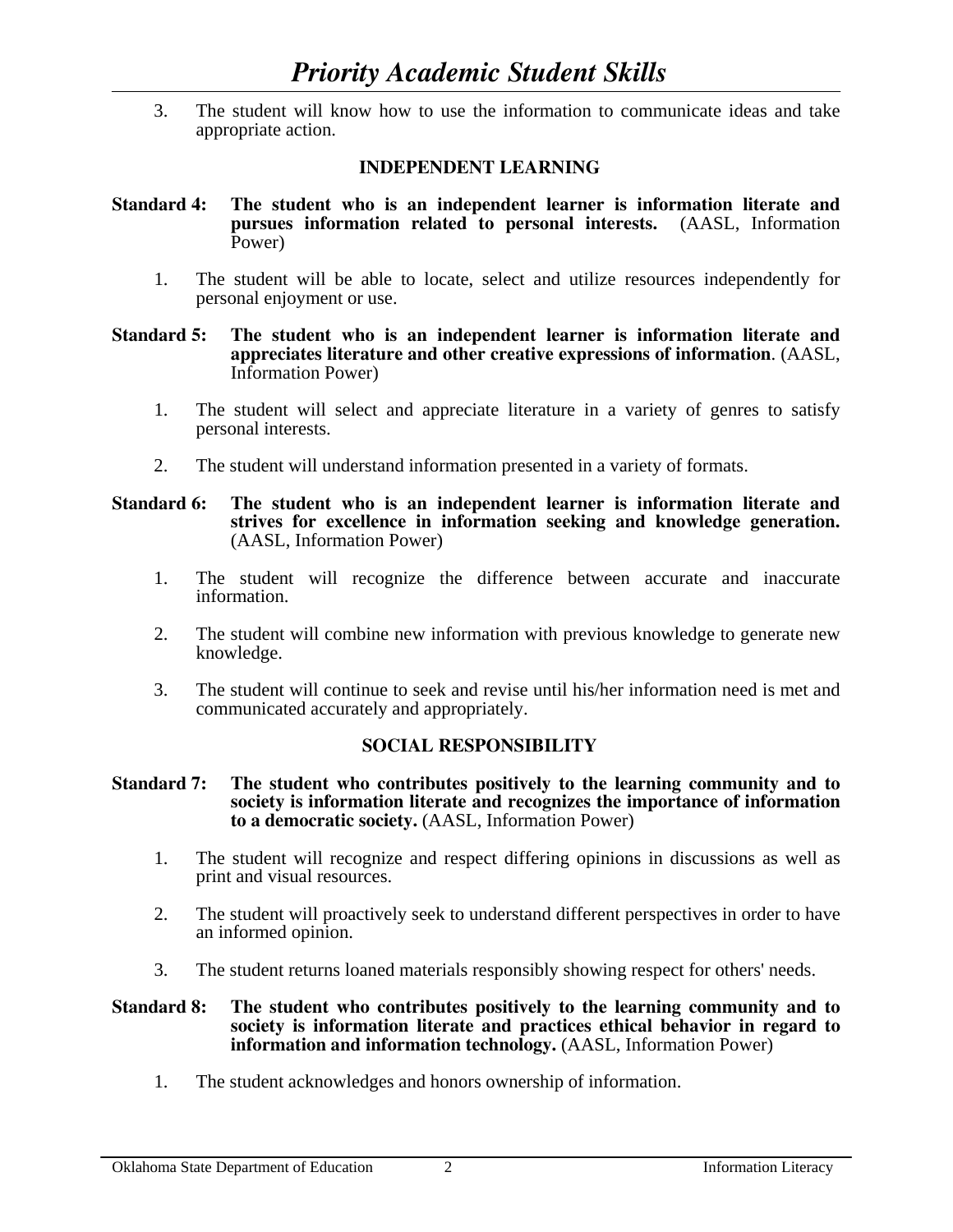- 2. The student understands copyright issues and adheres to copyright laws.
- 3. The student gives credit to sources.
- 4. The student follows guidelines in acceptable use policies and guidelines for technology usage.

#### **Standard 9: The student who contributes positively to the learning community and to society is information literate and participates effectively in groups to pursue and generate information.** (AASL, Information Power)

- 1. The student will demonstrate the ability to be a contributing member of a group by locating, using and communicating information to solve a need or problem.
- 2. The student will respect diversity of thoughts and backgrounds of group members.

The nine Information Literacy Standards are from *Information Power: Building Partnerships for Learning* by American Association of School Librarians and Association for Educational Communications and Technology. Copyright 1998 American Library Association and Association for Educational Communications and Technology. Reprinted by the Oklahoma State Department of Education by permission of the American Library Association.